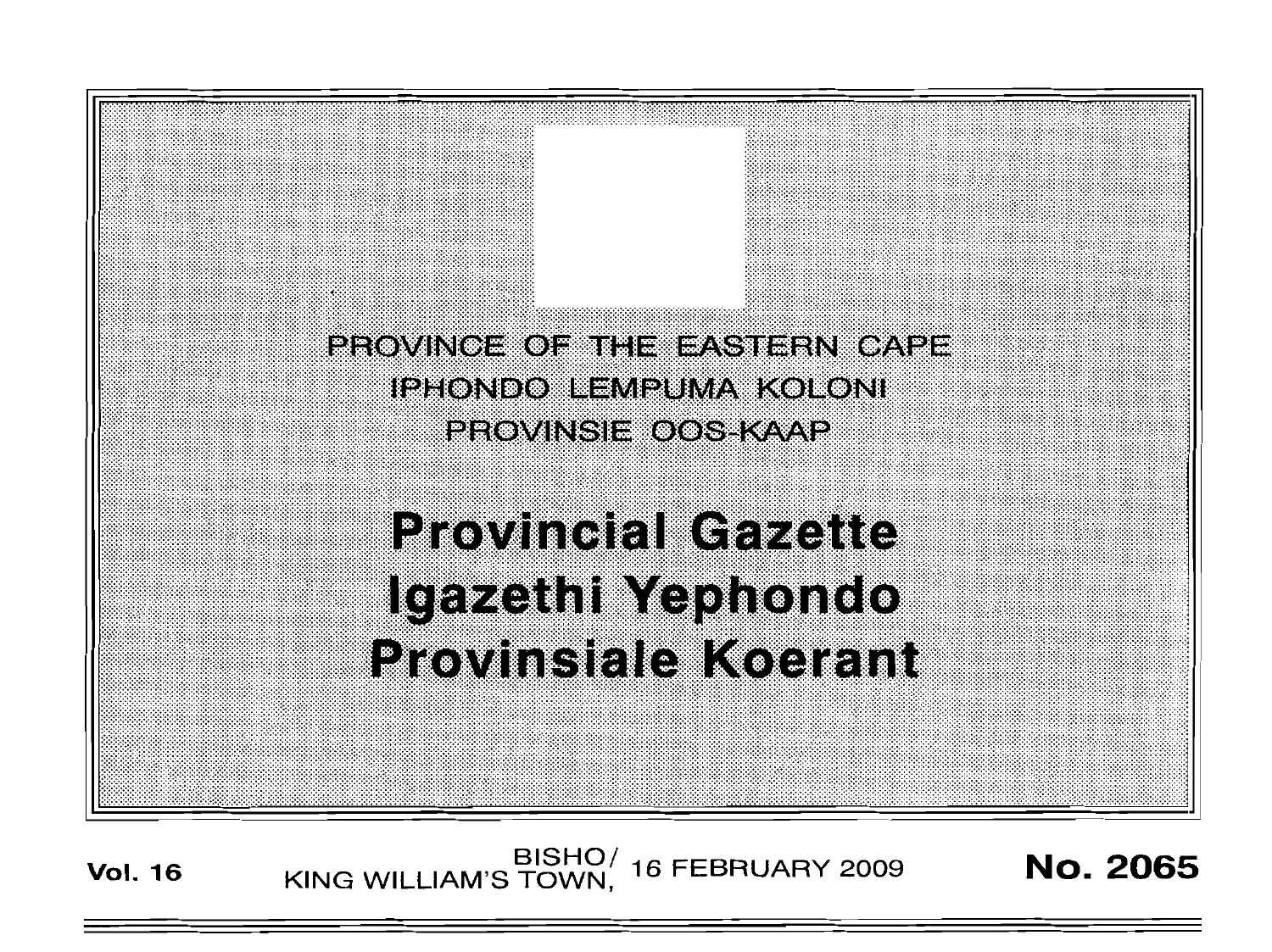# **CONTENTS -INHOUD**

*Page Gazette*

**GENERAL NOTICES** No. No. 41 Development Facilitation Act (67/1995): Establishment of a land development area: Erven 5614 and 5616, Kwano Buhle . 47 Land Use Planning Ordinance (15/1985) and Removal of Restrictions Act (84/1967): Buffalo City Municipality: Removal of title conditions: Erf 10638, East London . Grondgebruiksordonnansie (15/1985) en Wet op Opheffing van Beperkings (84/1967): Buffalostad Munisipaliteit: Opheffing van titelvoorwaardes: Erf 10638, Oos-Londen .. 48 Land Use Planning Ordinance (15/1985) and Removal of Restrictions Act (84/1967): Buffalo City Municipality: Removal of title conditions: Erf 2178, Gonubie .. Grondgebruiksordonnansie (15/1985) en Wet op Opheffing van Beperkings (84/1967): Buffalostad Munisipaliteit: Opheffing van titelvoorwaardes: Erf 2178, Gonubie .. 49 Land Use Planning Ordinance (15/1985) and Removal of Restrictions Act (84/1967): Buffalo City Municipality: Removal of title conditions: Erf 9704, East London .. Grondgebruiksordonnansie (15/1985) en Wet op Opheffing van Beperkings (84/1967): Buffalostad Munisipaliteit: Opheffing van titelvoorwaardes: Erf 9704, Oos-Londen . 50 Land Use Planning Ordinance (15/1985) and Removal of Restrictions Act (84/1967): Buffalo City Municipality: Removal of title conditions: Erf 1176, Beacon Bay . Grondgebruiksordonnansie (15/1985) en Wet op Opheffing van Beperkings (84/1967): Buffalostad Munisipaliteit: Opheffing van titelvoorwaardes: Erf 1176, Beaconbaai .. 51 Removal of Restrictions Act (84/1967): Nelson Mandela Bay Municipality: Removal of title conditions: Erf 768, Mount Road . Wet op Opheffing van Beperkings (84/1967): Nelson Mandelabaai Munisipaliteit: Opheffing van titelvoorwaardes: Erf 768, Mountweg . 52 Removal of Restrictions Act (84/1967): Nelson Mandela Bay Municipality: Removal of title conditions: Erf 1211, Summerstrand . Wet op Opheffing van Beperkings (84/1967): Nelson Mandelabaai Munisipaliteit: Opheffing van titelvoorwaardes: Erf 1211, Somerstrand . 53 Removal of Restrictions Act (84/1967): Nelson Mandela Bay Municipality: Removal of title conditions: Erf 116, Jeffreys Bay . Wet op Opheffing van Beperkings (84/1967): Nelson Mandelabaai Munisipaliteit: Opheffing van titelvoorwaardes: Erf 116, Jeffreys Bay , . 54 Removal of Restrictions Act (84/1967): Ndlambe Municipality: Removal of conditions: Erf 129, Kenton-on-Sea . 55 Removal of Restrictions Act (84/1967): Ndlambe Municipality: Removal of conditions: Erf 1362, Kenton-on-Sea .. 56 Removal of Restrictions Act (84/1967): Great Kei Municipality: Removal of conditions: Erf 656, Kei Mouth .. 57 Maletswai Municipality: Calling for inspection of valuation roll and lodging of objections . **LOCAL AUTHORITY NOTICES** 3 2065 7 2065 7 2065 7 2065 8 2065 8 2065 8 2065 9 2065 9 2065 9 2065 10 2065 10 2065 10 2065 11 2065 11 2065 11 2065 11 2065 12 2065 12 2065

| 42 Municipal Ordinance (20/1974): Buffalo City Municipality: Closure: Remainder of public place: Erf 12222, East   | 2065 |
|--------------------------------------------------------------------------------------------------------------------|------|
| Munisipale Ordonnansie (20/1974): Buffalostad Munisipaliteit: Sluiting: Restant van publieke plek: Erf 12222, Oos- | 2065 |
|                                                                                                                    | 2065 |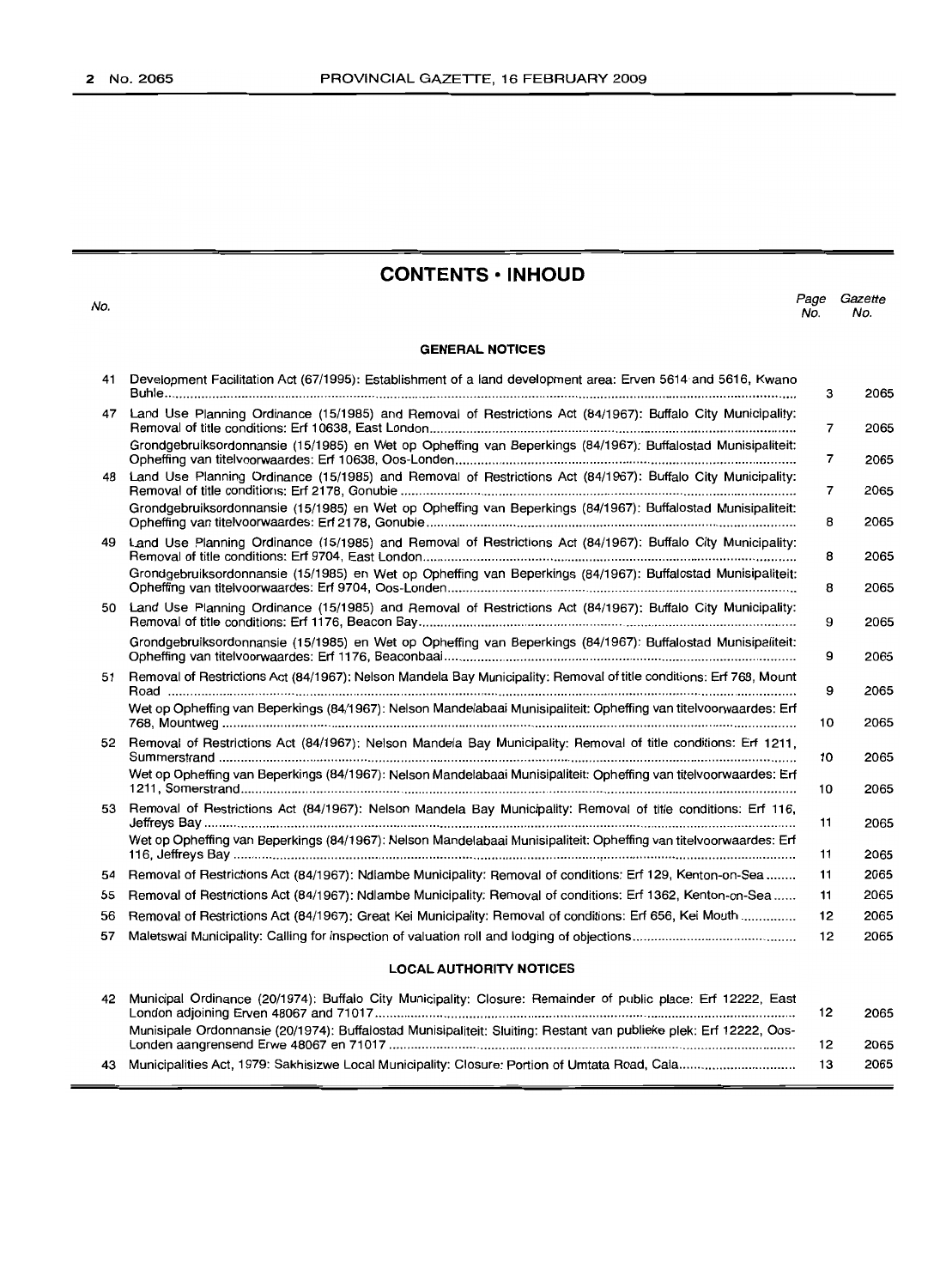# GENERAL NOTICES

# No. 41

### NOTICE IN TERMS OF REGULATION 21(10) OF THE REGULATIONS UNDER THE DEVELOPMENT FACILITATION ACT, 67 OF 1995

NOTICE is hereby given that SETPLAN, PORT ELIZABETH acting on behalf of PROPERTY HUNT EASTERN CAPE (PTY) LTO has lodged an application in terms of the Development Facilitation Act for the establishment of a land development area on THE CONSOLIDATED ERF COMPRISING ERVEN 5614 AND 5616, KWANO BUHLE, IN THE NELSON MANDELA BAY METROPOLITAN MUNICIPALITY, DIVISION OF UITENHAGE, PROVINCE OF THE EASTERN CAPE

The application consists of the following:

- The consolidation of Erven 5614 and 5616, Kwano Buhle;
- The obtaining of land use rights (zonings) to facilitate the development of the consolidated property for the proposed Kwano Buhle Integrated Housing Development which will comprise approximately 6500 residential opportunities;
- The subdivision of the proposed land development area into 4988 land units;
- The suspension of the applicable provisions of the Black Communities Development Act, 1984.

The relevant plan(s), document(s) and information are available for inspection at Department of Local Government and Traditional Affairs, Room 4149, Fourth Floor, Tyamzashe Building, Phola Avenue, Bhisho, 5605 and at the offices of the land development applicant for a period of 21 days from 9 FEBRUARY 2009

The application will be considered at a TRIBUNAL HEARING to be held at the BOARDROOM, DEPARTMENT OF LOCAL GOVERNMENT AND TRADITIONAL AFFAIRS, 55 ALBANY STREET, PORT ELIZABETH on 21 MAY 2009 at 09h30 and the PRE-HEARING conference will be held at the SAME VENUE on 16 APRIL 2009 at 09H30.

Any person havinq an interest in the application should please note that:

- 1. You may within a period of 21 days from the date of the publication of this notice, provide the Designated Officer with your written objections or representations; or
- 2. If your comments constitute an objection to any aspect of the land development application, you must appear in person or through a representative before the Tribunal on the date mentioned above. Any written objection or representation must state the name, address and contact number of the person or body making the objection or representation, the interest that such person or body has in the matter and the reason for the objection or representation.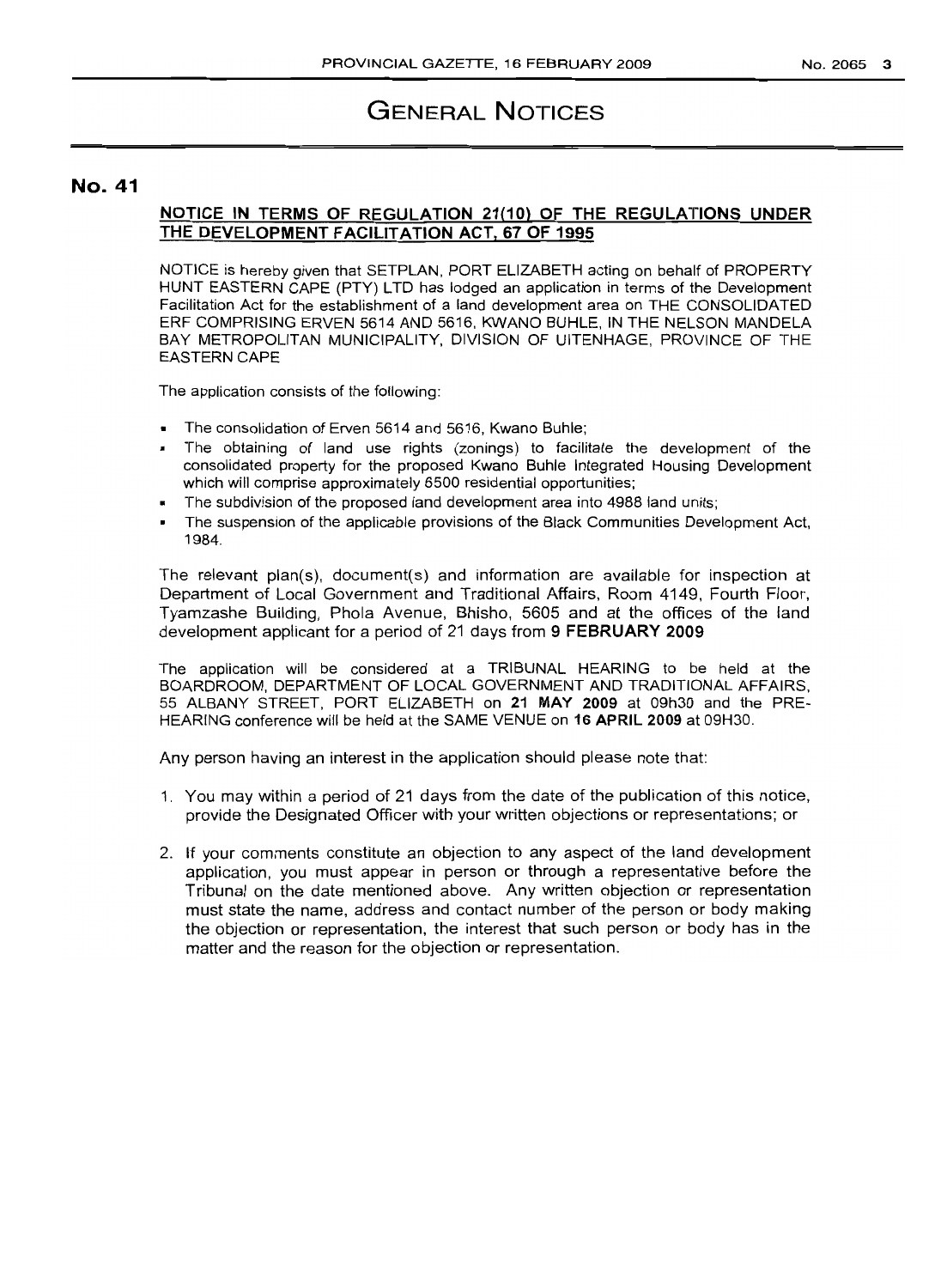Any written objection or representation must be delivered to the Designated Officer at the Department of Local Government and Traditional Affairs, Room 4149, Fourth Floor, Tyamzashe Building, Phola Avenue, BHISHO, 5605.

You may contact Mr M.M. Mona on Telephone No. 072 241 9288 or Fax No. 040 609 5383 if you have any queries concerning the application.

### **LAND DEVELOPMENT APPLICANT**

Setplan Port Elizabeth

Tel: 041-5851788

40 Bird Street **Central** Port Elizabeth, 6000 Fax: 041-585 1763

**• •**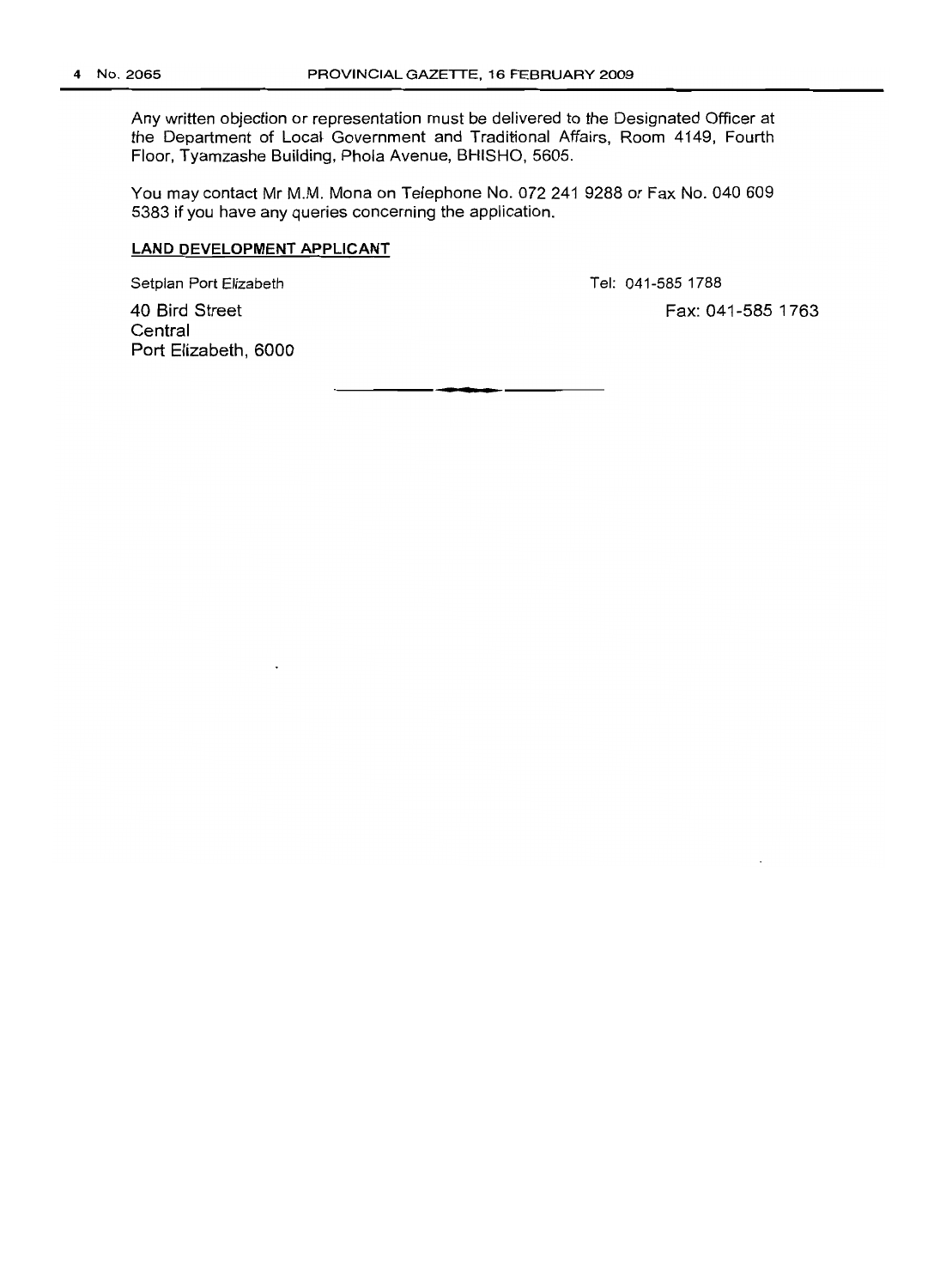# **Isaziso ngolwabiwo nophuhliso lomhlaba phantsi komthetho "The Development Facilitation Act" we 67 ngo 1995 phantsi komgago we 21 (10)**

Esi sizaziso sokuba uSetplan Port Elizabeth (Ebhayi) njengenXenye kaProperty Hunt Eastern Cape (Pty) Ltd. ufaka isicelo phantsi komthetho we "Development Facilitation Act" ukuba uphuhlise umhlaba ohlanganisa iziza 5614 no 5616 KwaNobuh/e phantsi koMasipala we Nelson Mandela eTinara kwiPhondo Lempuma Koloni.

Isicelo Esi Simi Ngolu Hlobo:

- Ukuhlanganiswa kweziza 5614 no 5616 KwaNobuhle;
- Isivumelwano ngokusetyenziswa nokuphuhliswa kwale ngingqi phantsi kweBhunga lokwakha lakwaNobuhle khon'ukuze kuzuzeke amakhaya amalunga 6 500;
- Ukwahlulwa kwalo mhlaba ube zizakhiwo eziyi 4988;
- Ukunqunyanyiswa kwamandla phantsi komthetho we "Black Communities Act" we 1984.

Kwabanomdla onke amaxwebhu alo mcimbi ayafumaneka kwezi Ofisi zaseBhisho zilandelayo:

- 1. eLocal Government and Traditional Affairs Igumbi 4149 umgangatho wesine kwisakhiwo iTyamzashe, Phola Avenue, Bhisho 5606.
- 2. I Ofisi zolwabiwo nophuhliso mhlaba

Izimvo zoluntu ngalomcimbi zinikwa isithuba esingangentsuku ezili 21 ukususela **9 Februwari 2009**

Izicelo zonke zothi ziqwalaselwe kwinkundla yeBhunga eyobe ibanjwe kwiBoardroom yeDepartment of Local Government (Isakhiwo seBhunga Loluntu) and Traditional Affairs, kule dilesi: **55 Albany Street Port Elizabeth ngomhla we 21 Meyi 2009 ngecala lentsimbi yesithoba (9H30).** Kwabachaphazelekayo uvandlakanyo Iwemicimbi loba ngomhla we 16 Apreli 2009 kwangecala leyesithoba (9H30) kusasa.

Qwalasela:

- 1. Zonke iincwadi zokuphikisa lo mcimbi mazifike kwiiOfisi ezingentla kwisithuba sentsuku ezingama 21.
- 2. Xa zithe kanti izimvo zakho ziyakhabana nale nkqubo konyanzeleka ukuba uyokuvela ubuqu, okanye ngomMeli phambi kwalo mhla. Imbalelwano yolu hlobo mayiqulathe igama, idilesi neNombolo zonxubelelwano zalowo unesikhalazo/umMeli; nengcaciso epheleleyo yesikhalazo eso.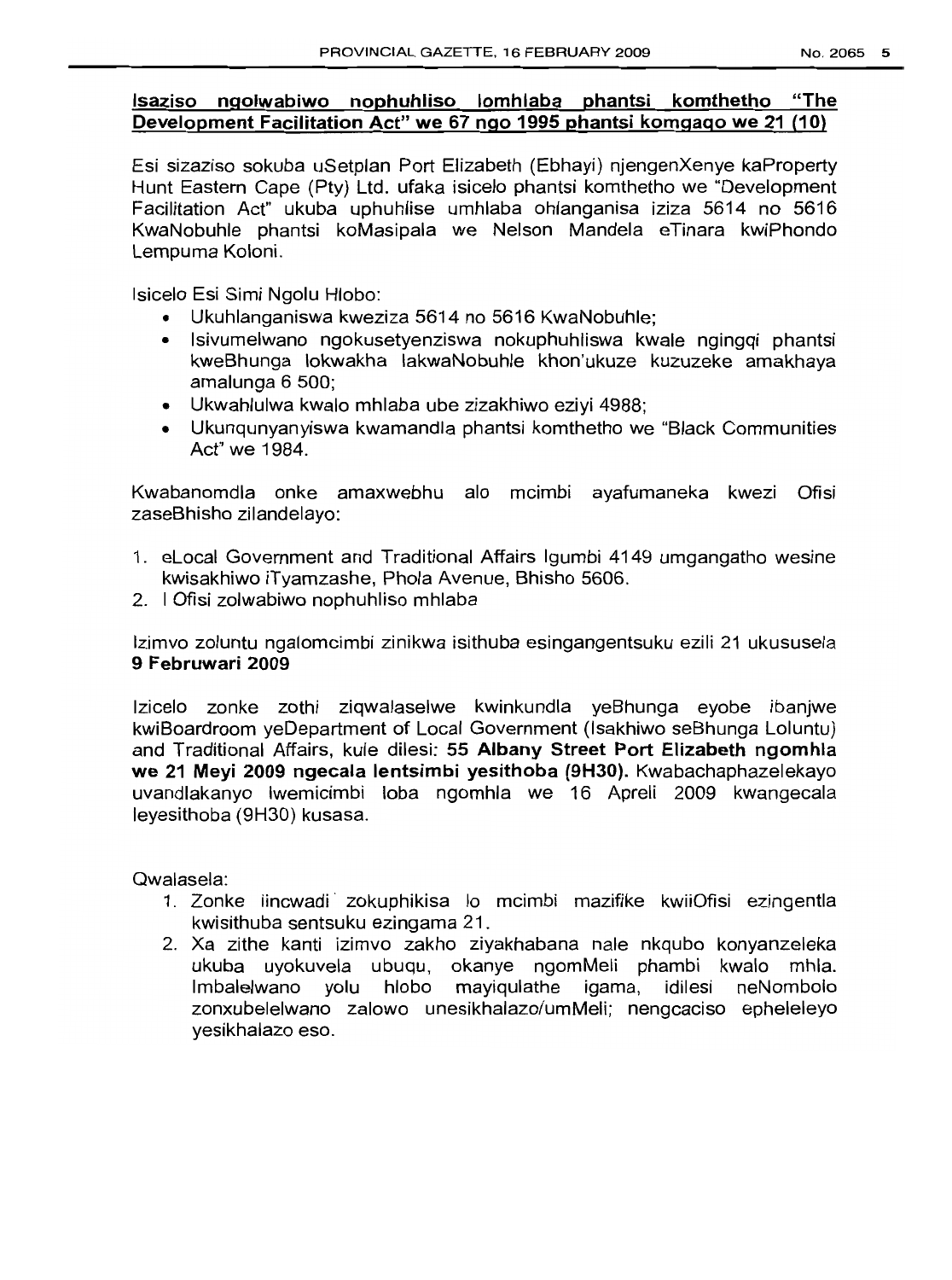Imbalelwano yonke ephikisa/enxamnye nalo mcimbi mayithi ngqo koPhetheyo kwiOfisi yeBhunga LwezaseKhaya, kwigumbi 4149, Umgangatho wesine, kwisakhiwo iTyamzashe, Phola Avenue, eBhisho 5606.

Usenokutsalela umxeba kuMnu. M.M. Mona inombolo 072 241 9288 okanye uthumele incwadi leyo nge fax 040 609 5383 ingakumbi xa unezinto onqwenela ukuziqonda ngalo mcimbi.

# **ISESE LEZEMIHLASA**

Setplan Port Elizabeth 40 Bird Street **Central** Port Elizabeth 6000

Tel: 041- 585 1788 Fax: 041- 5851763

9-16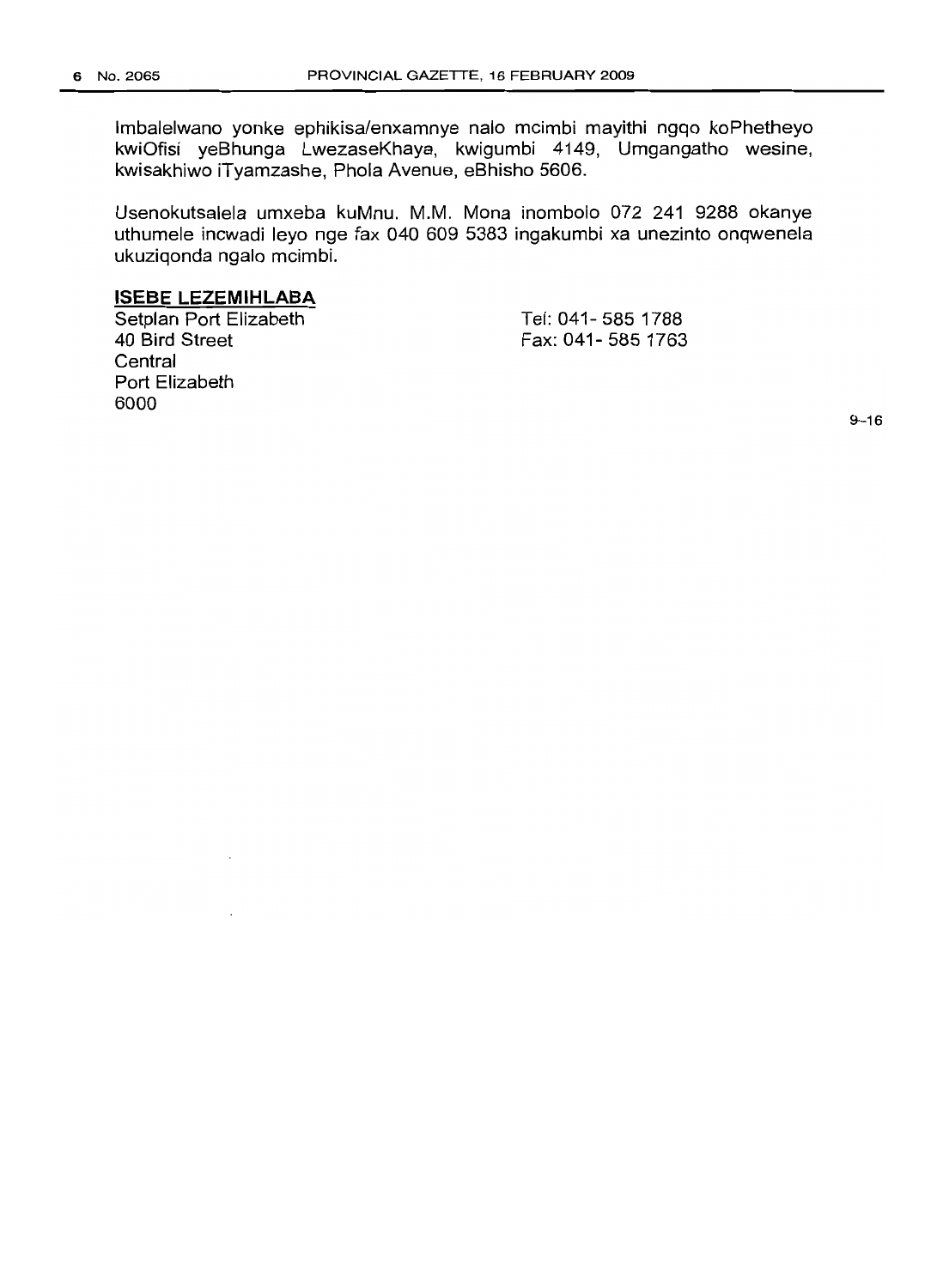### BUFFALO CITY MUNICIPALITY

LAND USE PLANNING ORDINANCE No. 15 OF 1985, SUBDIVISION IN TERMS OF SECTION 17 (2) DEPARTURE IN TERMS OF SECTION 15.1 REMOVAL OF RESTRICTIONS ACT, 1967 (ACT 84 OF 1967)

It is hereby notified in terms of the above-mentioned Act/Ordinance, that the undermentioned application(s) has been received and is open to inspection at Room 4145, 4th Floor, Department of Housing and Local Government and Traditional Affairs, Eastern Cape, Regional Office, Tyamzashe Building, Civic Square, Bisho and at the Town-planning Enquiry Counter, First Floor, City Engineering Centre, 26 Oxford Street, East London, on weekdays from 08:00 to 13:00.

Any objections with full reasons therefor, must be lodged in writing with the Municipal Manager, P.O. Box 134, East London, not later than 12 March 2009, quoting the above Act and the objector's ert number.

Nature of application:

- 1. Removal of title conditions 2 (d) applicable to Ert 10638, East London, in order to depart from the building restrictions line for purposes of constructing a carport.
- 2. Departure from the Building Line Restrictions to allow for the relaxation of the rear and lateral building lines.
- 3. Subdivision of Ert 10638 into Portion 1 and a Remainder.

Applicant: R. Penniall.

#### V.R. LWANA, Acting Municipal Manager (5559)

#### BUFFALOSTAD MUNISIPALITEIT

**• I**

GRONDGEBRUIKSORDONNANSIE No. 15 VAN 1985, ONDERVERDELING KRAGTENS ARTIKEL 17 (2) WET OP OPHEFFING VAN BEPERKINGS, 1967 (WET 84 VAN 1967)

Kragtens bostaande Ordonnansie/Wet word hiermee kennis gegee dat onderstaande aansoekle ontvang is en ter insae Ie by Kamer 4145, 4de Verdieping, Departement Behuising, Plaaslike Regering en Tradisionele Sake, Oos-Kaap Streekkantoor, Tyamzashegebou, Burgerplein, Bisho en by die navraetoonbank van die Stadsbeplanningstak, Eerste Verdieping, Stadsingenieursentrum, Oxfordstraat 26, Oos-Londen, op weeksdae van 08:00 tot 13:00.

Enige besware, met volledige redes daarvoor, moet voor of op 12 Maart 2009 skriftelik by die Munisipale Bestuurder, Posbus 134, Oos-Londen, ingedien word met vermelding van bogenoemde Wet en die beswaarmaker se erfnommer.

Aard van aansoek:

- 1. Opheffing van titelvoorwaardes 2 (d) van toepassing op Ert 10638, Oos-Londen, om af te wyk vanaf die boubeperkingslyn om 'n motorafdak te maak.
- 2. Afwyking vanaf die boulynbeperkings en die verslapping van die agter-en-syboulyne toe te laat.
- 3. Onderverdeling van Ert 10638 in Gedeelte 1 en 'n restant.

Aansoeker: R. Penniall.

#### V.R. LWANA, Waarnemende Munisipale Bestuurder (5559)

### No. 48

#### BUFFALO CITY MUNICIPALITY

LAND USE PLANNING ORDINANCE No. 15 OF 1985, SUBDIVISION IN TERMS OF SECTION 24 (2) (a) REMOVAL OF RESTRICTIONS ACT, 1967 (ACT 84 OF 1967)

It is hereby notified in terms of the above-mentioned Act/Ordinance, that the undermentioned application(s) has been received and is open to inspection at Room 4145, 4th Floor, Department of Housing and Local Government and Traditional Affairs, Eastern Cape, Regional Office, Tyamzashe Building, Civic Square, Bisho and at the Town-planning Enquiry Counter, First Floor, City Engineering Centre, 26 Oxford Street, East London, on weekdays from 08:00 to 13:00.

Any objections with full reasons therefor, must be lodged in writing with the Municipal Manager, P.O. Box 134, East London, not later than 12 March 2009, quoting the above Act and the objector's ert number.

Nature of application:

- 1. Removal of title conditions C (1), D (a) and D (g) (ii) applicable to Erf 2178, Gonubie, in order to depart from the building restrictions line for purposes of constructing a carport.
- 2. Subdivision of the site into Portion A and a Remainder.

Applicants: Struwig Project Managing CC.

#### V.R. LWANA, Acting Municipal Manager (5558)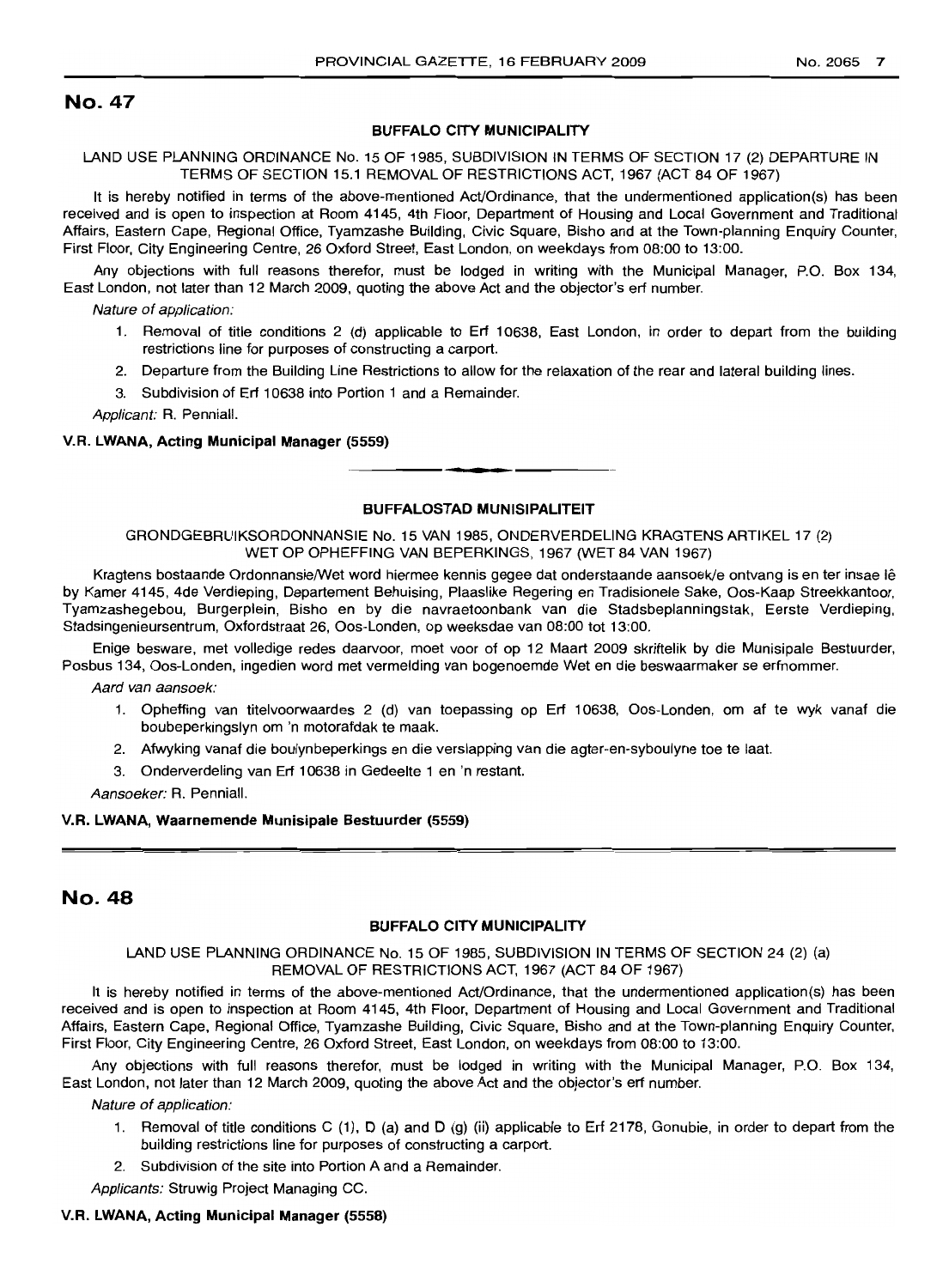### BUFFALOSTAD MUNISIPALITEIT

GRONDGEBRUIKSORDONNANSIE No. 15 VAN 1985, ONDERVERDELING KRAGTENS ARTIKEL 24 (2) (a) WET OP OPHEFFING VAN BEPERKINGS, 1967 (WET 84 VAN 1967)

Kragtens bostaande Ordonnansie/Wet word hiermee kennis gegee dat onderstaande aansoek/e ontvang is en ter insae Ie by Kamer 4145, 4de Verdieping, Departement Behuising, Plaaslike Regering en Tradisonele Sake, Oos-Kaap Streekkantoor, Tyamzashe Gebou, Burgerplein, Bisho en by die navraetoonbank van die Stadsbeplanningstak, Eerste Verdieping, Stadsingenieursenturm, Oxfordstraat 26, Oos-Londen, op weeksdae van 08:00 tot 13:00.

Enige besware, met volledige redes daarvoor, moet voor of op 12 Maart 2009 skriftelik by die Munisipale Bestuurder, Posbus 134, Oos-Londen, ingedien word met vermelding van bogenoemde Wet en die beswaarmaker se erfnommer.

Aard van aansoek:

- 1. Opheffing van titelvoorwaardes C (1), D (a) en D (g) (ii) van toepassing op Erf 2178, Gonubie, om af te wyk vanaf die boubeperkingslyn om 'n motorafdak te maak.
- 2. Onderverdeling van die erf in Gedeelte A en 'n Restant.

Aansoekers: Struwig Project Managing CC.

#### V.R. LWANA, Waarnemende Munisipale Bestuurder (5558)

# No. 49

#### BUFFALO CITY MUNICIPALITY

### LAND USE PLANNING ORDINANCE No. 15 OF 1985, DEPARTURE IN TERMS OF SECTION 15 (1) (i) REMOVAL OF RESTRICTIONS ACT, 1967 (ACT 84 OF 1967)

It is hereby notified in terms of the above-mentioned Act/Ordinance, that the undermentioned application(s) has been received and is open to inspection at Room 4145, 4th Floor, Department of Housing and Local Government and Traditional Affairs, Eastern Cape, Regional Office, Tyamzashe Building, Civic Square, Bisho and at the Town-planning Enquiry Counter, First Floor, City Engineering Centre, 26 Oxford Street, East London, on weekdays from 08:00 to 13:00.

Any objections with full reasons therefor, must be lodged in writing with the Municipal Manager, P.O. Box 134, East London, not later than 12 March 2009, quoting the above Act and the objector's erf number.

Nature of application:

1. Removal of title condition 2 (d) applicable to Erf 9704, East London, in order to depart from the building restrictions line for purposes of constructing a carport.

Applicants: M. Engelbrecht and V. Marshall.

V.A. LWANA, Acting Municipal Manager (5557)

#### BLIFFALOSTAD MUNISIPALITEIT

**•**

GRONDGEBRUIKSORDONNANSIE No. 15 VAN 1985, AFWYKING KRAGTENS ARTIKEL 15 (1) (ii) WET OP OPHEFFING VAN BEPERKINGS, 1967 (WET 84 VAN 1967)

Kragtens bostaande Ordonnansie/Wet word hiermee kennis gegee dat onderstaande aansoek/e ontvang is en ter insae Ie by Kamer 4145, 4de Verdieping, Departement Behuising, Plaaslike Regering en Tradisionele Sake, Oos-Kaap Streekkantoor, Tyamzashe Gebou, Burgerplein, Bisho en by die navraetoonbank van die Stadsbeplanningstak, Eerste Verdieping, Stadsingenieursentrum, Oxfordstraat 26, Oos-Londen, op weeksdae van 08:00 tot 13:00.

Enige besware, met volledige redes daarvoor, moet voor of op 12 Maart 2009 skriftelik by die Munisipale Bestuurder, Posbus 134, Oos-Londen, ingedien word met vermelding van bogenoemde Wet en die beswaarmaker se erfnommer.

Aard van aansoek:

1. Opheffing van titelvoorwaarde 2 (d) van toepassing op Erf 9704, Oos-Londen, om af te wyk vanaf die boubeperkingslyn om 'n motorafdak te maak.

Aansoekers: M. Engelbrecht en V. Marshall.

#### V.R. LWANA, Waarnemende Munisipale Bestuurder (5557)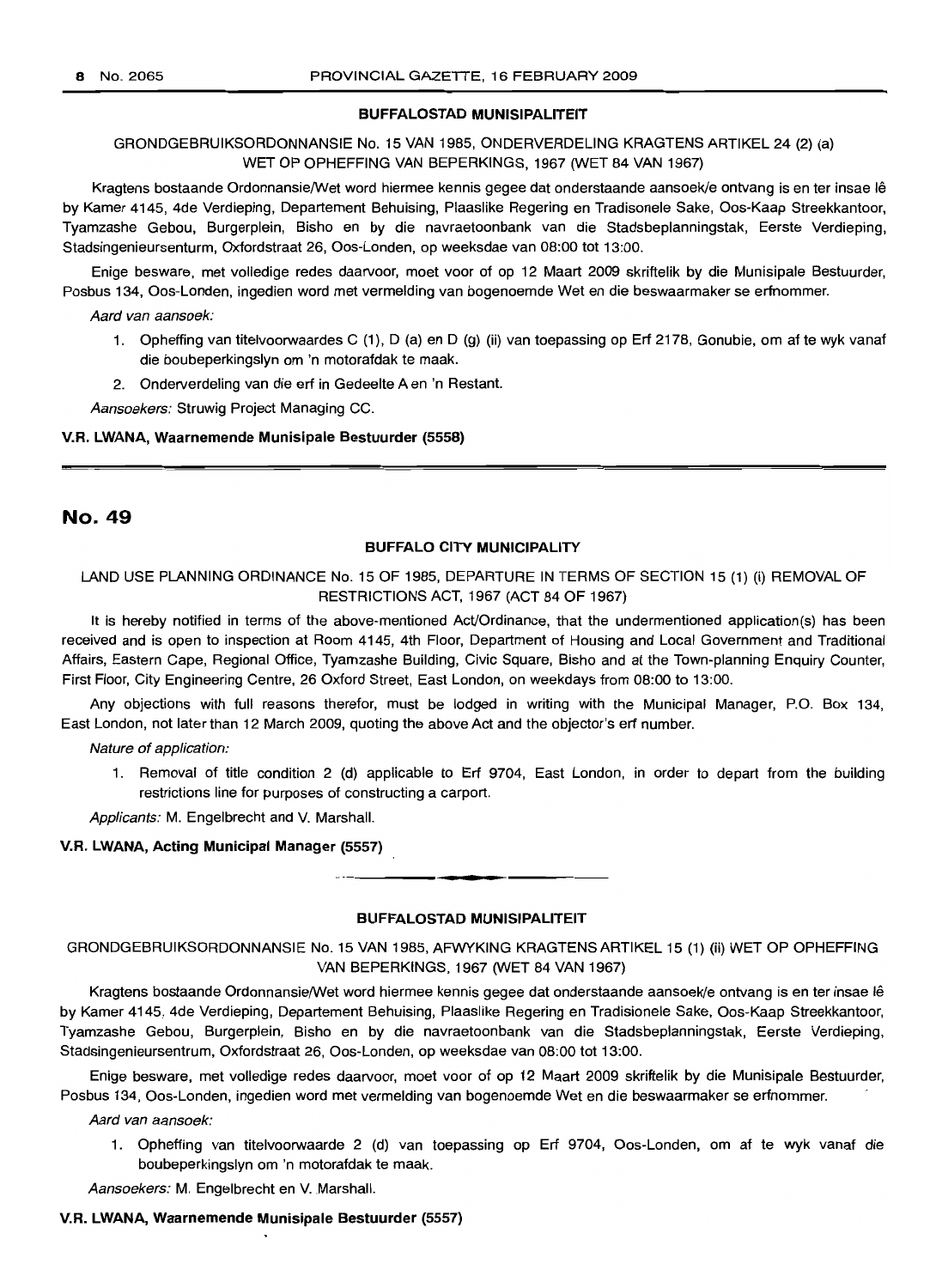#### BUFFALO CITY MUNICIPALITY

LAND USE PLANNING ORDINANCE No. 15 OF 1985, REZONING I.T.O. SECTION 17 (2): SUBDIVISION IN TERMS OF SECTION 24 (2) (a) REMOVAL OF RESTRICTIONS ACT, 1967 (ACT 84 OF 1967)

It is hereby notified in terms of the above-mentioned Act/Ordinance, that the undermentioned application(s) has been received and is open to inspection at Room 4145, 4th Floor, Department of Housing and Local Government and Traditional Affairs, Eastern Cape, Regional Office, Tyamzashe Building, Civic Square, Bisho and at the Town-planning Enquiry Counter, First Floor, City Engineering Centre, 26 Oxford Street, East London, on weekdays from 08:00 to 13:00.

Any objections with full reasons therefor, must be lodged in writing with the Municipal Manager, P.O. Box 134, East London, not later than 12 March 2009, quoting the above Act and the objector's ert number.

Nature of application:

- 1. Removal of title conditions C (3) (a)-(d) applicable to Ert 1176, Beacon Bay, 32 Grace Crescent, in order to rezone and subdivide the property.
- 2. Rezoning of the ert from Residential Zone 3B to Business Zone 4 Purposes.
- 3. Subdivision of the site into 4 portions.
- Applicants: A.G. Wrede, D.B. Wrede and M.V. Wrede.

#### V.R. LWANA, Acting Municipal Manager (5556)

#### BUFFALOSTAD MUNISIPALITEIT

**-**

GRONDGEBRUIKSORDONNANSIE No. 15 VAN 1985, HERSONERING KRAGTENS ARTIKEL 17 (2), ONDERVERDELING KRAGTENS ARTIKEL 24 (2) (a) WET OP OPHEFFING VAN BEPERKINGS, 1967 (WET 84 VAN 1967)

Kragtens bostaande Ordonnansie/Wet word hiermee kennis gegee dat onderstaande aansoek/e ontvang is en ter insae lê by Kamer 4145, 4de Verdieping, Departement Behuising, Plaaslike Regering en Tradisionele Sake Oos-Kaap, Streekkantoor, Tyamzashe Gebou, Burgerplein, Bisho en by die navraetoonbank van die Stadsbeplanningstak, Eerste Verdieping, Stadsingenieursentrum, Oxfordstraat 26, Oos-Londen, op weeksdae van 08:00 tot 13:00.

Enige besware, met volledige redes daarvoor, moet voor of op 12 Maart 2009 skriftelik by die Munisipale Bestuurder, Posbus 134, Oos-Londen, ingedien word met vermelding van bogenoemde Wet en die beswaarmaker se erfnommer.

Aard van aansoek:

- 1. Opheffing van titelvoorwaardes C (3) (a)-(d) van toepassing op Ert 1176, Beaconbaai, Gracesingel 32 om die ert te hersoneer en onderverdeel.
- 2. Hersonering van die ert van Woondoeleindes Sone 3B na Besigheidsdoeleindes Sone 4.
- 3. Onderverdeling van die ert in 4 gedeeltes.

Aansoekers: A.G. Wrede, D.B. Wrede en M.V. Wrede.

#### V.R. LWANA, Waarnemende Munisipale Bestuurder (5556)

## No. 51

#### NELSON MANDELA BAY MUNICIPALITY

#### REMOVAL OF RESTRICTIONS ACT, 1967 (ACT 84 OF 1967)

#### ERF 768, MOUNT ROAD (21 CONYNGHAM STREET) (CF15/00768) (02130135) (AW)

Notice is given in terms of section 3 (6) of the above Act that the undermentioned application has been received and is open to inspection at Room 4178, Fourth Floor, Office for Housing and Local Government: Eastern Cape, Tyamzashe Building, Civic Square, Bisho, and at the office of the Nelson Mandela Bay Municipality, Second Floor, Brister House, Govan Mbeki Avenue, Port Elizabeth.

Any objections, with full reasons therefor, should be lodged in writing with the Municipal Manager, PO Box 116, Port Elizabeth, 6000, on or before 9 March 2009, quoting the above Act and the objector's ert number.

Applicant: Schoeman Oosthuizen Attorneys duly authorized thereto on behalf of Lynette Erica Dawson.

Nature of application: Removal of title conditions "C"4 (a) from Deed of Transfer No. T39995/92, applicable to Ert 768, Mount Road, which inter alia required that the erf shall not be subdivided.

Ref. 43-3 February 2009.

#### J.G. RICHARDS, Municipal Manager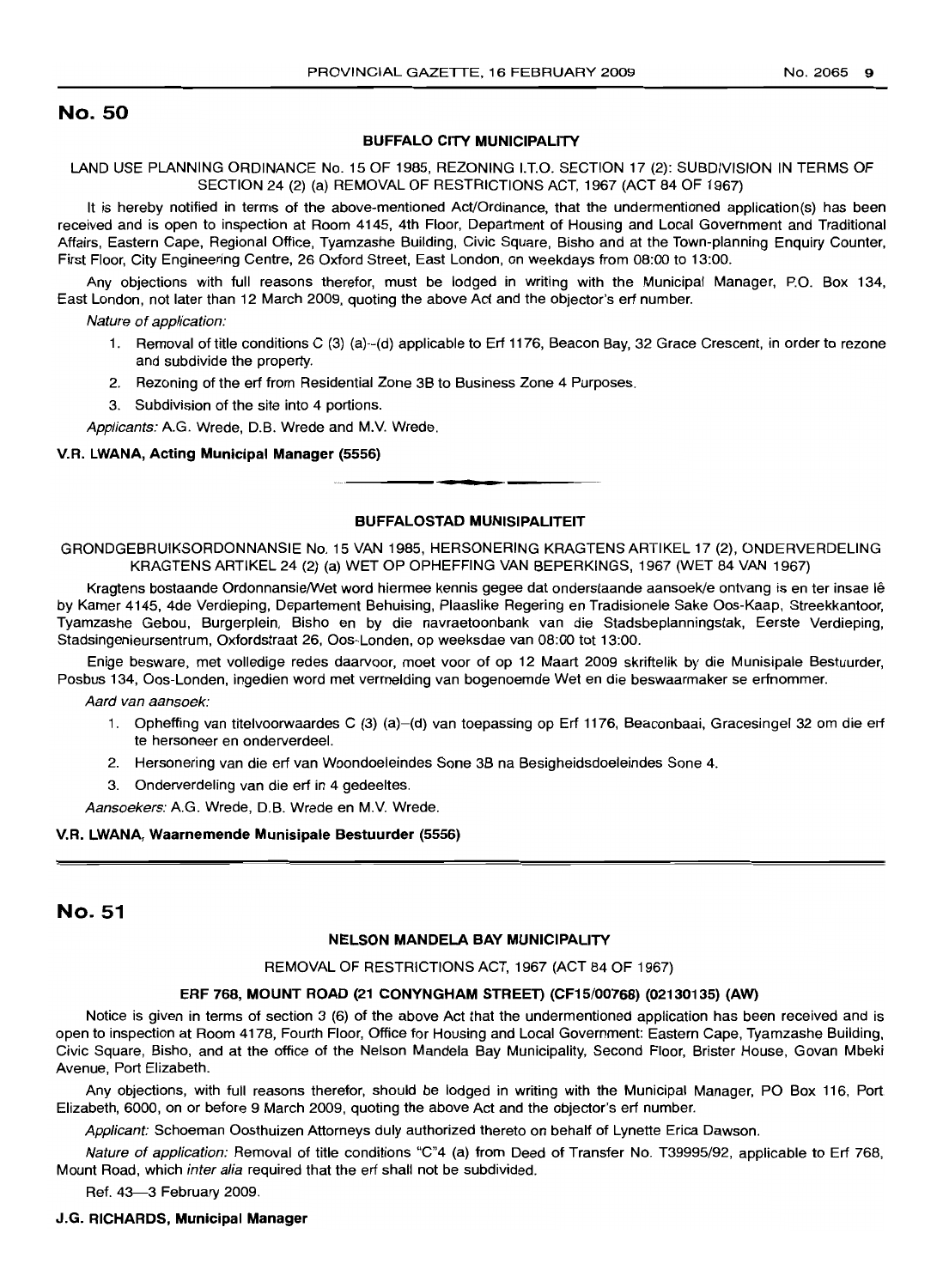#### NELSON MANDELABAAI MUNISIPALITEIT

WET OP OPHEFFING VAN BEPERKINGS, 1967 (WET 84 VAN 1967)

#### ERF 768, MOUNTWEG (CONYNGHAMSTRAAT 21) (CF15/00768) (02130135) (AW)

Kennis word gegee kragtens artikel 3 (6) van bogemelde Wet dat onderstaande aansoek ontvang is en ter insae lê by Kamer 4178, Vierde Verdieping, Kantoor vir Behuising en Plaaslike Regering: Oos-Kaap, Tyamzashe-gebou, Civic Square, Bisho en in die kantoor van die Nelson Mandelabaai Munisipaliteit, Tweede Verdieping, Brister House, Govan Mbekilaan, Port Elizabeth.

Enige besware, volledig gemotiveer, moet nie later nie as 9 Maart 2009 skriftelik by die Munisipale Bestuurder, Posbus 116, Port Elizabeth, 6000, ingedien word, met vermelding van bogenoemde Wet en die beswaarmaker se erfnommer.

Aansoeker: Schoeman Oosthuizen Prokureurs behoorlik gemagtig daartoe namens Lynette Erica Dawson.

Aard van aansoek: Die opheffing van titelvoorwaardes "C" 4 (a) van Oordragsakte No. T39995/92, van toepassing op Erf 768, Mountweg, wat onder andere bepaal dat die erf nie onderverdeel sal word nie.

Verw. 43-13 Februarie 2009.

#### J.G. RICHARDS, Munisipale Bestuurder

No. 52

#### NELSON MANDELA BAY MUNICIPALITY

#### REMOVAL OF RESTRICTIONS ACT, 1967 (ACT 84 OF 1967)

#### ERF 1211, SUMMERSTRAND (5 THIRD AVENUE) (CF23/01211) (0130135) (SN)

Notice is given in terms of section 3 (6) of the above Act that the undermentioned application has been received and is open to inspection at Room 4178, Fourth Floor, Office for Housing and Local Government: Eastern Cape, Tyamzashe Building, Civic Square, Bisho, and at the office of the Nelson Mandela Bay Municipality, Second Floor, Brister House, Govan Mbeki Avenue, Port Elizabeth.

Any objections, with full reasons therefor, should be lodged in writing with the Municipal Manager, PO Box 116, Port Elizabeth, 6000, on or before 16 March 2009, quoting the above Act and the objector's erf number.

Applicant: M K Brauteseth, the registered owner of the subject property.

Nature of application: Removal of title conditions C (b), (d) and (f) applicable to Erf 1211, Summerstrand, to permit the property to be used as a guest house.

Ref. 43-3 February 2009.

#### J.G. RICHARDS, Municipal Manager

# • **• •** NELSON MANDELABAAI MUNISIPALITEIT

WET OP OPHEFFING VAN BEPERKINGS, 1967 (WET 84 VAN 1967)

#### ERF 1211, SOMERSTRAND (DERDE LAAN 5) (CF23/01211) (02130135) (SN)

Kennis word gegee kragtens artikel 3 (6) van bogemelde Wet dat onderstaande aansoek ontvang is en ter insae lê by Kamer 4178, Vierde Verdieping, Kantoor vir Behuising en Plaaslike Regering: Oos-Kaap, Tyamzashe-gebou, Civic Square, Bisho en in die kantoor van die Nelson Mandelabaai Munisipaliteit, Tweede Verdieping, Brister House, Govan Mbekilaan, Port Elizabeth.

Enige besware, volledig gemotiveer, moet nie later nie as 16 Maart 2009 skriftelik by die Munisipale Bestuurder, Posbus 116, Port Elizabeth, 6000, ingedien word, met vermelding van bogenoemde Wet en die beswaarmaker se erfnommer.

Aansoeker: M K Brauteseth, die geregistreerde eienaar van die betrokke eiendom.

Aard van aansoek: Die opheffing van titelvoorwaardes C (b), (d) en (f) van toepassing op Erf 1211, Somerstrand, sodat 'n gastehuis op die eiendom bedryf kan word.

Verw. 42-13 Februarie 2009.

#### J.G. RICHARDS, Munisipale Bestuurder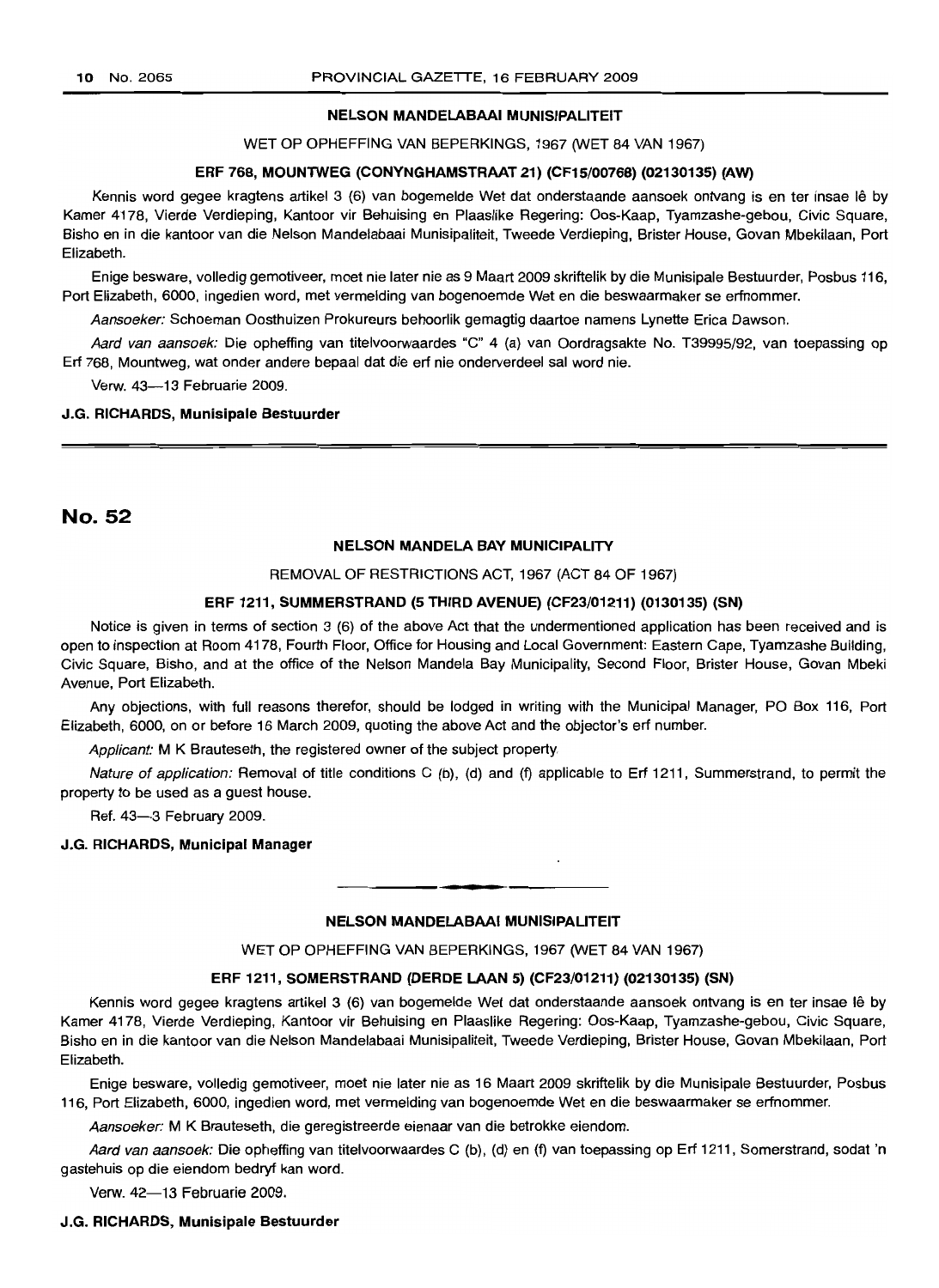#### LOCAL GOVERNMENT AND TRADITIONAL AFFAIRS (EASTERN CAPE PROVINCE)

#### NELSON MANDELA BAY MUNICIPALITY (PORT ELIZABETH)

REMOVAL OF RESTRICTIONS ACT, 1967

#### ERF 116, JEFFREYS BAY

Under section 2 (1) of the Removal of Restrictions Act, 1967 (Act 84 of 1967), as amended, and on application by the owner of Erf 116, Jeffreys Bay, conditions B. (a), (b), (c), (d), (e) and (f) in Deed of Transfer No. T89760/2001, are hereby removed.

This notice replaces/amends the previous publication of the Eastern Cape Provincial Government Gazette No. 1014-Notice No. 74, dated 19 May 2003.

**• •**

BEHUISING, PLAASLIKE REGERING EN TRADISIONELE SAKE (OOS-KAAP PROVINSIE)

#### NELSON MANDELABAAI MUNISIPALITEIT (PORT ELIZABETH)

WET OP OPHEFFING VAN BEPERKINGS, 1967

#### ERF 116, JEFFREYS BAY

Kragtens artikel 2 (1) van die Wet op Opheffing van Beperkings, 1967 (Wet 84 van 1967), soos gewysig, en op aansoek van die eienaar van Erf 116, Jeffreys Bay, word voorwaardes B. (a), (b), (c), (d), (e) en (f) in Transportakte No. T89760/2001 opgehef.

Hierdie kennisgewing vervang/wysig die vorige publikasie van die Oos-Kaapse Provinsiale Staatskoerant No. 1014-Kennisgewing No. 74, gedateer 19 Mei 2003.

## No. 54

# DEPARTMENT OF HOUSING, LOCAL GOVERNMENT & TRADITIONAL AFFAIRS (EASTERN CAPE PROVINCE)

#### NDLAMBE MUNICIPALITY

REMOVAL OF RESTRICTIONS ACT, 1967

#### ERF 129, KENTON-ON-SEA

Under section 2 (1) of the Removal of Restrictions Act, 1967 (Act 84 of 1967), as amended, and on application by the owner of Erf 129, Kenton-on-Sea, condition T29636 in Deed of Transfer No. T29636 of 2001 is hereby removed.

## No. 55

# DEPARTMENT OF HOUSING, LOCAL GOVERNMENT & TRADITIONAL AFFAIRS (EASTERN CAPE PROVINCE)

### NDLAMBE MUNICIPALITY

REMOVAL OF RESTRICTIONS ACT, 1967

#### ERF 1362, KENTON-ON-SEA

Under section 2 (1) of the Removal of Restrictions Act, 1967 (Act 84 of 1967), as amended, and on application by the owner of Erf 1362, Kenton-on-Sea, conditions 1.3.1.2, 1.3.1.3, 1.3.2 and 1.3.3.2 in Deed of Transfer Nos. T36766 and T80019 of 1985 and 1992 are hereby removed.